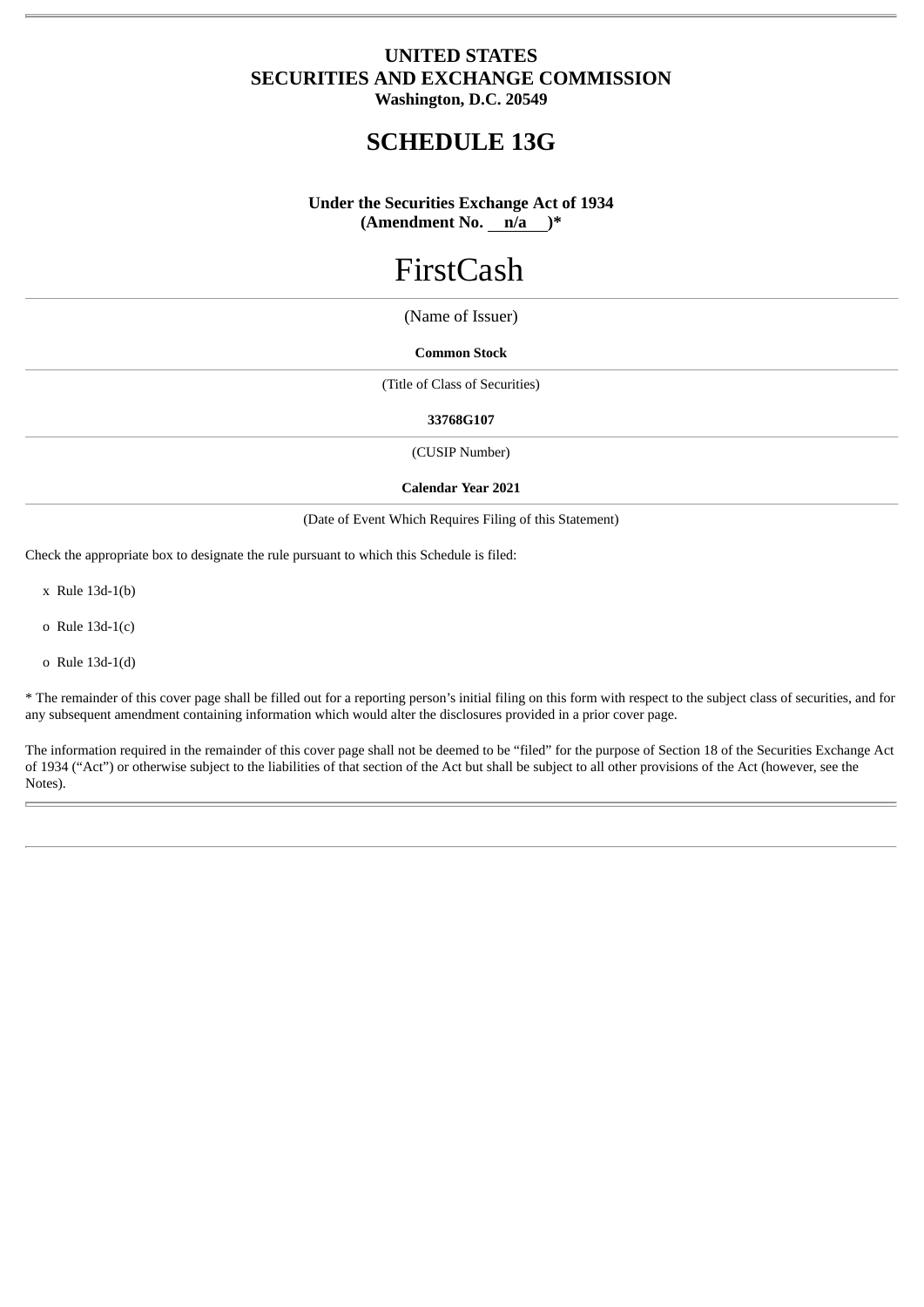| <b>CUSIP</b><br>No.               |                                                                                                                                        | 33768G107 |                          |  |  |  |
|-----------------------------------|----------------------------------------------------------------------------------------------------------------------------------------|-----------|--------------------------|--|--|--|
| 1                                 | NAMES OF REPORTING PERSONS<br>I.R.S. IDENTIFICATION NOS. OF ABOVE PERSONS (ENTITIES ONLY)<br><b>COOKE &amp; BIELER LP</b><br>233082822 |           |                          |  |  |  |
|                                   | CHECK THE APPROPRIATE BOX IF A MEMBER OF A GROUP (SEE INSTRUCTIONS)                                                                    |           |                          |  |  |  |
| $\overline{2}$                    | $(a)$ o<br>$(b)$ o                                                                                                                     |           |                          |  |  |  |
|                                   | <b>SEC USE ONLY</b>                                                                                                                    |           |                          |  |  |  |
| 3                                 |                                                                                                                                        |           |                          |  |  |  |
|                                   | CITIZENSHIP OR PLACE OF ORGANIZATION                                                                                                   |           |                          |  |  |  |
| 4                                 | Pennsylvania                                                                                                                           |           |                          |  |  |  |
|                                   |                                                                                                                                        |           | <b>SOLE VOTING POWER</b> |  |  |  |
|                                   |                                                                                                                                        |           |                          |  |  |  |
|                                   |                                                                                                                                        | 5         | $\mathbf{0}$             |  |  |  |
|                                   |                                                                                                                                        |           | SHARED VOTING POWER      |  |  |  |
|                                   |                                                                                                                                        | 6         | 1885152                  |  |  |  |
| <b>NUMBER OF</b><br><b>SHARES</b> |                                                                                                                                        |           | SOLE DISPOSITIVE POWER   |  |  |  |
|                                   | <b>BENEFICIALLY</b>                                                                                                                    | 7         | $\mathbf{0}$             |  |  |  |
|                                   | <b>OWNED BY</b><br><b>EACH</b>                                                                                                         |           | SHARED DISPOSITIVE POWER |  |  |  |
|                                   | <b>REPORTING</b>                                                                                                                       | 8         |                          |  |  |  |
|                                   | PERSON WITH:<br>2339967<br>AGGREGATE AMOUNT BENEFICIALLY OWNED BY EACH REPORTING PERSON                                                |           |                          |  |  |  |
|                                   |                                                                                                                                        |           |                          |  |  |  |
| 9                                 | 2339967                                                                                                                                |           |                          |  |  |  |
|                                   | CHECK IF THE AGGREGATE AMOUNT IN ROW (9) EXCLUDES CERTAIN SHARES (SEE INSTRUCTIONS)                                                    |           |                          |  |  |  |
| 10                                | $\mathbf 0$                                                                                                                            |           |                          |  |  |  |
|                                   | PERCENT OF CLASS REPRESENTED BY AMOUNT IN ROW (9)                                                                                      |           |                          |  |  |  |
| 11                                | 5.8%                                                                                                                                   |           |                          |  |  |  |
|                                   | TYPE OF REPORTING PERSON (SEE INSTRUCTIONS)                                                                                            |           |                          |  |  |  |
| 12                                | $\rm IA$                                                                                                                               |           |                          |  |  |  |

FOOTNOTES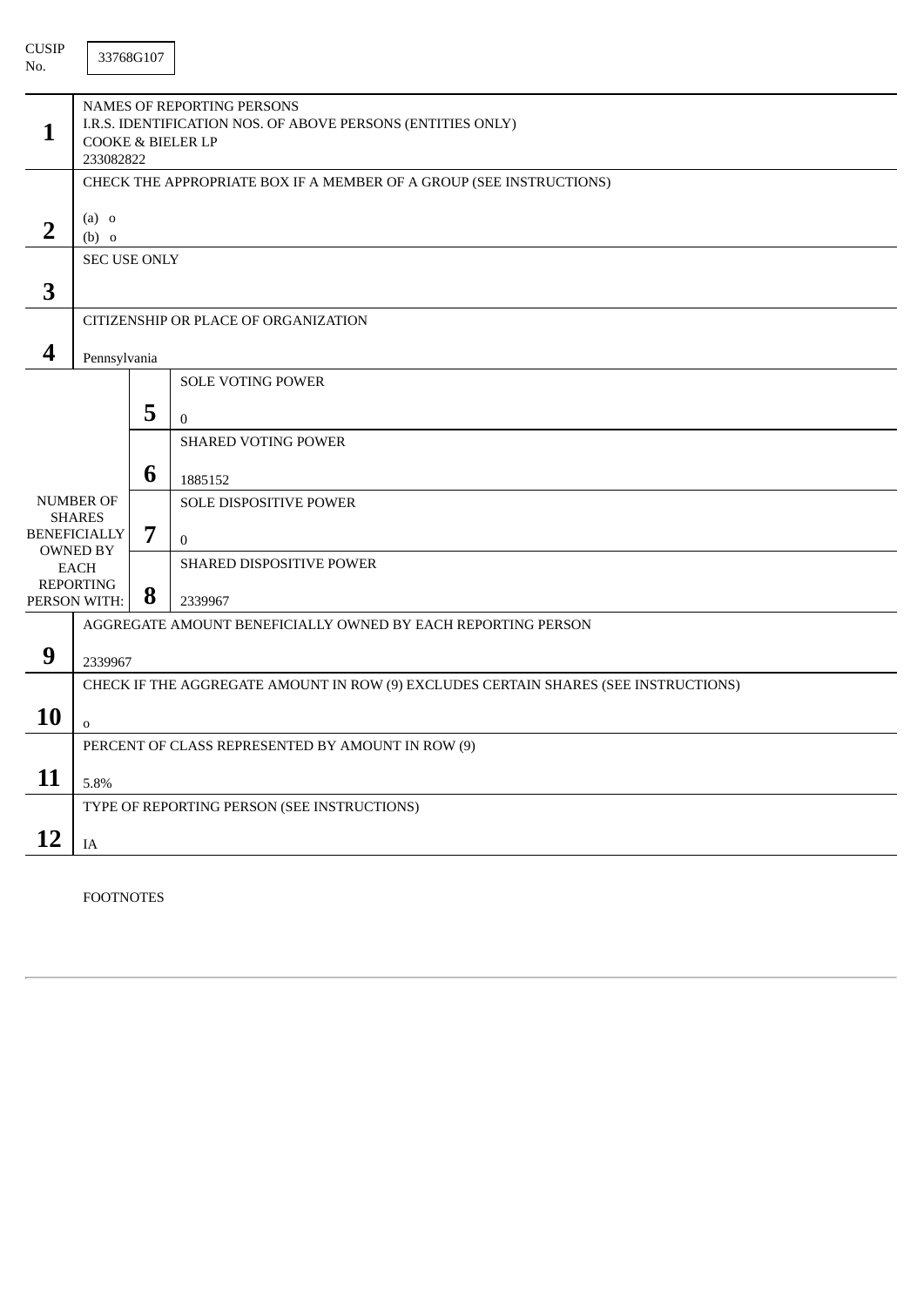# **Item 1.**

|         | (a)                                                                                                                         | FirstCash                                                                                                               | Name of Issuer                                                                                                                                                   |  |
|---------|-----------------------------------------------------------------------------------------------------------------------------|-------------------------------------------------------------------------------------------------------------------------|------------------------------------------------------------------------------------------------------------------------------------------------------------------|--|
|         | (b)                                                                                                                         | Address of Issuer's Principal Executive Offices<br>1600 West 7th Street<br>Fort Worth, Texas 76102                      |                                                                                                                                                                  |  |
| Item 2. |                                                                                                                             |                                                                                                                         |                                                                                                                                                                  |  |
|         | (a)                                                                                                                         | Name of Person Filing<br><b>COOKE &amp; BIELER LP</b>                                                                   |                                                                                                                                                                  |  |
|         | (b)                                                                                                                         | Address of Principal Business Office or, if none, Residence<br>2001 Market Street, Suite 4000<br>Philadelphia, PA 19103 |                                                                                                                                                                  |  |
|         | (c)                                                                                                                         | Citizenship<br>Pennsylvania                                                                                             |                                                                                                                                                                  |  |
|         | (d)                                                                                                                         | Title of Class of Securities<br>Common Stock                                                                            |                                                                                                                                                                  |  |
|         | (e)                                                                                                                         | <b>CUSIP Number</b><br>33768G107                                                                                        |                                                                                                                                                                  |  |
|         | Item 3. If this statement is filed pursuant to §§240.13d-1(b) or 240.13d-2(b) or (c), check whether the person filing is a: |                                                                                                                         |                                                                                                                                                                  |  |
|         | (a)                                                                                                                         | $\mathbf 0$                                                                                                             | Broker or dealer registered under section 15 of the Act (15 U.S.C. 780).                                                                                         |  |
|         | (b)                                                                                                                         | 0                                                                                                                       | Bank as defined in section 3(a)(6) of the Act (15 U.S.C. 78c).                                                                                                   |  |
|         | (c)                                                                                                                         | 0                                                                                                                       | Insurance company as defined in section 3(a)(19) of the Act (15 U.S.C. 78c).                                                                                     |  |
|         | (d)                                                                                                                         | 0                                                                                                                       | Investment company registered under section 8 of the Investment Company Act of 1940 (15 U.S.C 80a-8).                                                            |  |
|         | (e)                                                                                                                         | X                                                                                                                       | An investment adviser in accordance with §240.13d-1(b)(1)(ii)(E);                                                                                                |  |
|         | (f)                                                                                                                         | 0                                                                                                                       | An employee benefit plan or endowment fund in accordance with $\S 240.13d-1(b)(1)(ii)(F)$ ;                                                                      |  |
|         | (g)                                                                                                                         | o                                                                                                                       | A parent holding company or control person in accordance with § 240.13d-1(b)(1)(ii)(G);                                                                          |  |
|         | (h)                                                                                                                         | 0                                                                                                                       | A savings associations as defined in Section 3(b) of the Federal Deposit Insurance Act (12 U.S.C. 1813);                                                         |  |
|         | (i)                                                                                                                         | 0                                                                                                                       | A church plan that is excluded from the definition of an investment company under section $3(c)(14)$ of the Investment Company<br>Act of 1940 (15 U.S.C. 80a-3); |  |
|         | (j)                                                                                                                         | 0                                                                                                                       | A non-U.S. institution in accordance with § 240.13d-1(b)(1)(ii)(J).                                                                                              |  |
|         | (k)                                                                                                                         | 0                                                                                                                       | A group, in accordance with § 240.13d-1(b)(1)(ii)(K). If filing as a non-U.S. institution in accordance with § 240.13d-1(b)(1)(ii)                               |  |

(J), please specify the type of institution: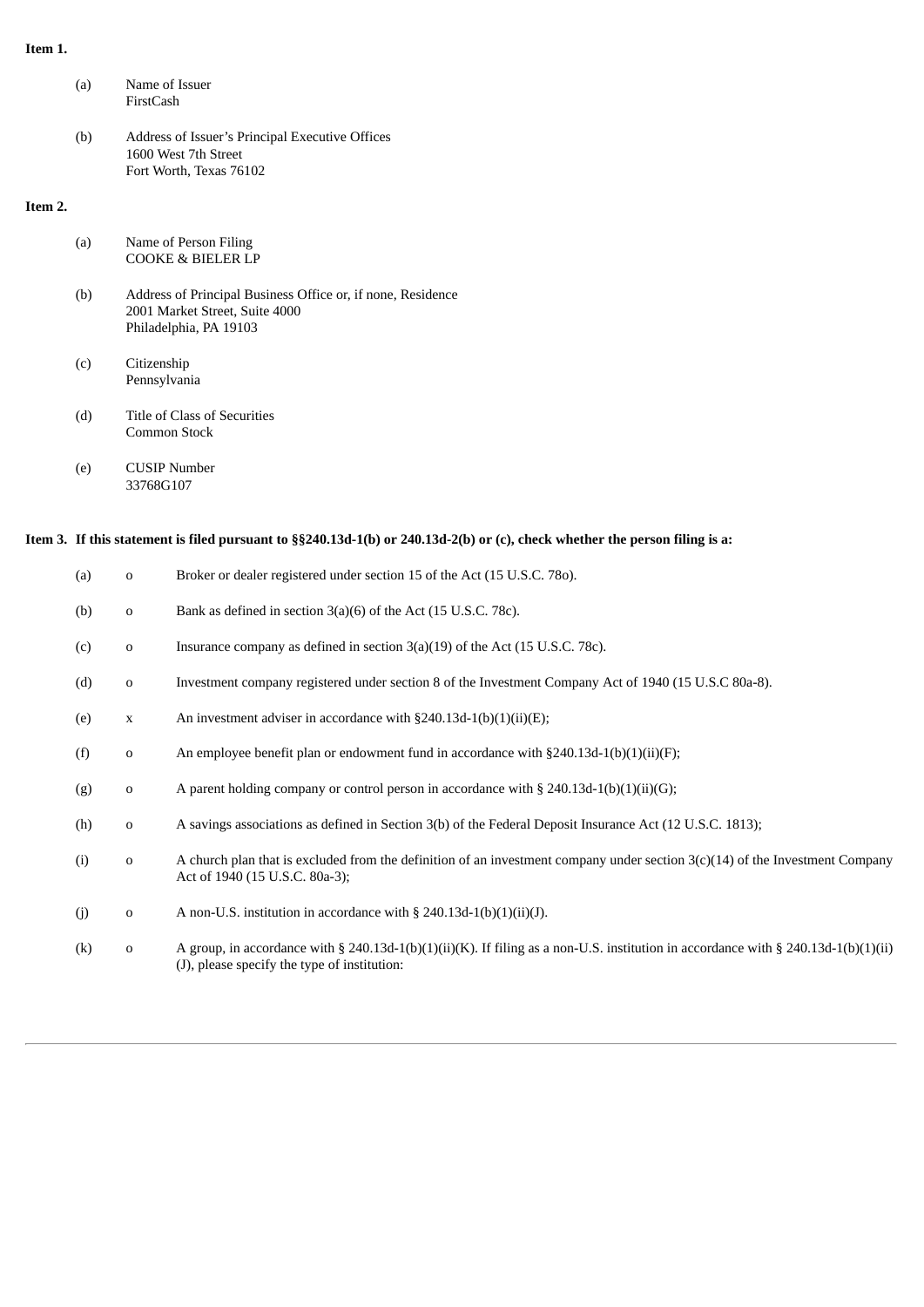# **Item 4. Ownership.**

Provide the following information regarding the aggregate number and percentage of the class of securities of the issuer identified in Item 1.

- (a) Amount beneficially owned: 2,339,967
- (b) Percent of class: 5.8%
- (c) Number of shares as to which the person has:
	- (i) Sole power to vote or to direct the vote: 0
	- (ii) Shared power to vote or to direct the vote: 1,885,152
	- (iii) Sole power to dispose or to direct the disposition of: 0
	- (iv) Shared power to dispose or to direct the disposition of: 2,339,967

### **Item 5. Ownership of Five Percent or Less of a Class**

If this statement is being filed to report the fact that as of the date hereof the reporting person has ceased to be the beneficial owner of more than five percent of the class of securities, check the following o .

NA

**Item 6. Ownership of More than Five Percent on Behalf of Another Person.**

NA

Item 7. Identification and Classification of the Subsidiary Which Acquired the Security Being Reported on By the Parent Holding Company

NA

**Item 8. Identification and Classification of Members of the Group**

NA

**Item 9. Notice of Dissolution of Group**

NA